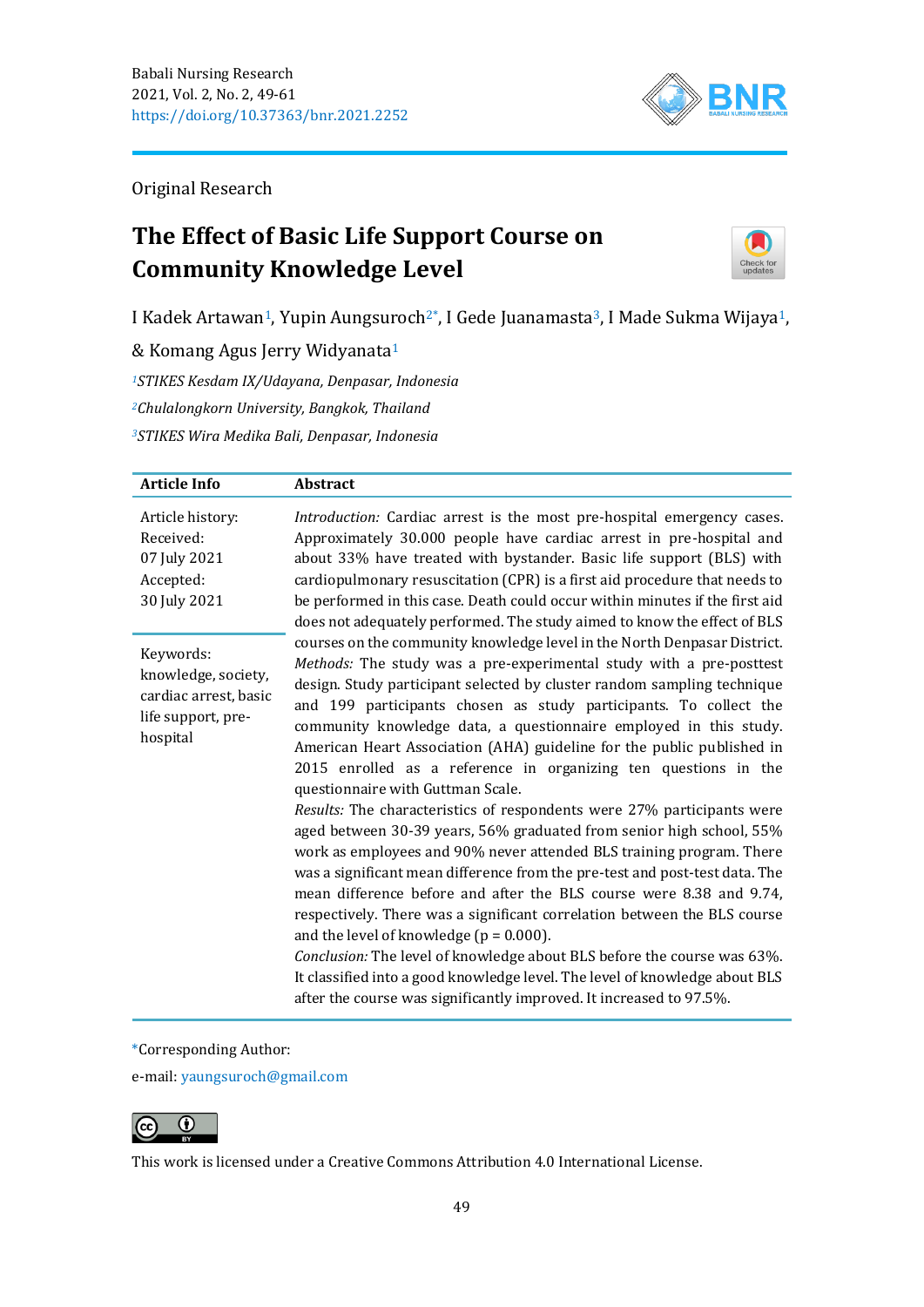#### **INTRODUCTION**

Cardiac arrest recognizes as an emergency case that requires fast professional help. Basic life support (BLS) with cardiopulmonary resuscitation (CPR) is a first aid procedure that needs to be performed in this case. Death could occur within minutes if the first aid does not adequately performed [1].

A survey conducted by the Centers for Disease Control and Prevention (CDC) in the United States of America had found 31,689 heart attack cases in the last five years (2005- 2010). Around thirty-three percent of these cases received CPR by the bystanders, 3.7 % of those CPR procedures assisted by an automated external defibrillator (AED) [2]. In addition, a study done by Sasson et al also revealed that cardiac arrest had been identified as the primary cause of 15% of approximately 360,000 heart attack cases found in the out-of-hospital setting [3]. The annual prevalence of cardiac arrest in Indonesia remains unclear. However, the risk of heart diseases had reached a percentage of 7.2%/year [4]. The number of cardiac arrest cases in Bali Province, particularly in the City of Denpasar, also did not well-identified. Nevertheless, the prevalence of coronary heart disease and heart failure in 2013 was 0.7% and 0.1%, respectively. These heart diseases highly potential trigger heart attack and cardiac arrest [5].

Cardiopulmonary resuscitation is a significant part of BLS in which helps the heart restore heart function and spontaneous blood circulation. BLS should be performed as quickly as possible by the bystander whenever it happened to increase the life survival [6], [7]. BLS applied the concept

of chain of survival that composed of: early identification and access, CPR, early defibrillation by using AED, and early advanced life support [6], [7]. Therefore, BLS courses or training are vital to improving the community knowledge and skill as the potential first responder on cardiac arrest cases [7].

According to the shred of evidence, we concluded that cardiac arrest is a sudden situation in which the heart loses its function that causes inadequate supply of oxygen to the vital organs and could lead to death without proper medical help. Denpasar City has a high potential for cardiac arrest incidents in the out-of-hospital setting. Adequate aids from the first responder play a vital role in increasing the chance of life survival of the cardiac arrest victim. Hence, the study aimed to know the effect of BLS courses on the community knowledge level in the North Denpasar District.

#### **METHODS**

This was a pre-experimental study with a preposttest design. Study participant selected by cluster random sampling technique*,* a method of location-based-sample selection. This type of sample selection commonly preferred due to the broad scope of study variables with limited area and cost of the study. Inclusion criteria employed in this study were (1) living in North Denpasar District, listed as a member of *banjar* (traditional administrative border of the area in Bali), and had decent literacy skills. According to the inclusion and exclusion criteria, 199 participants chosen as study participants. All of participans follow a course and had pre-posttest undergo pre-test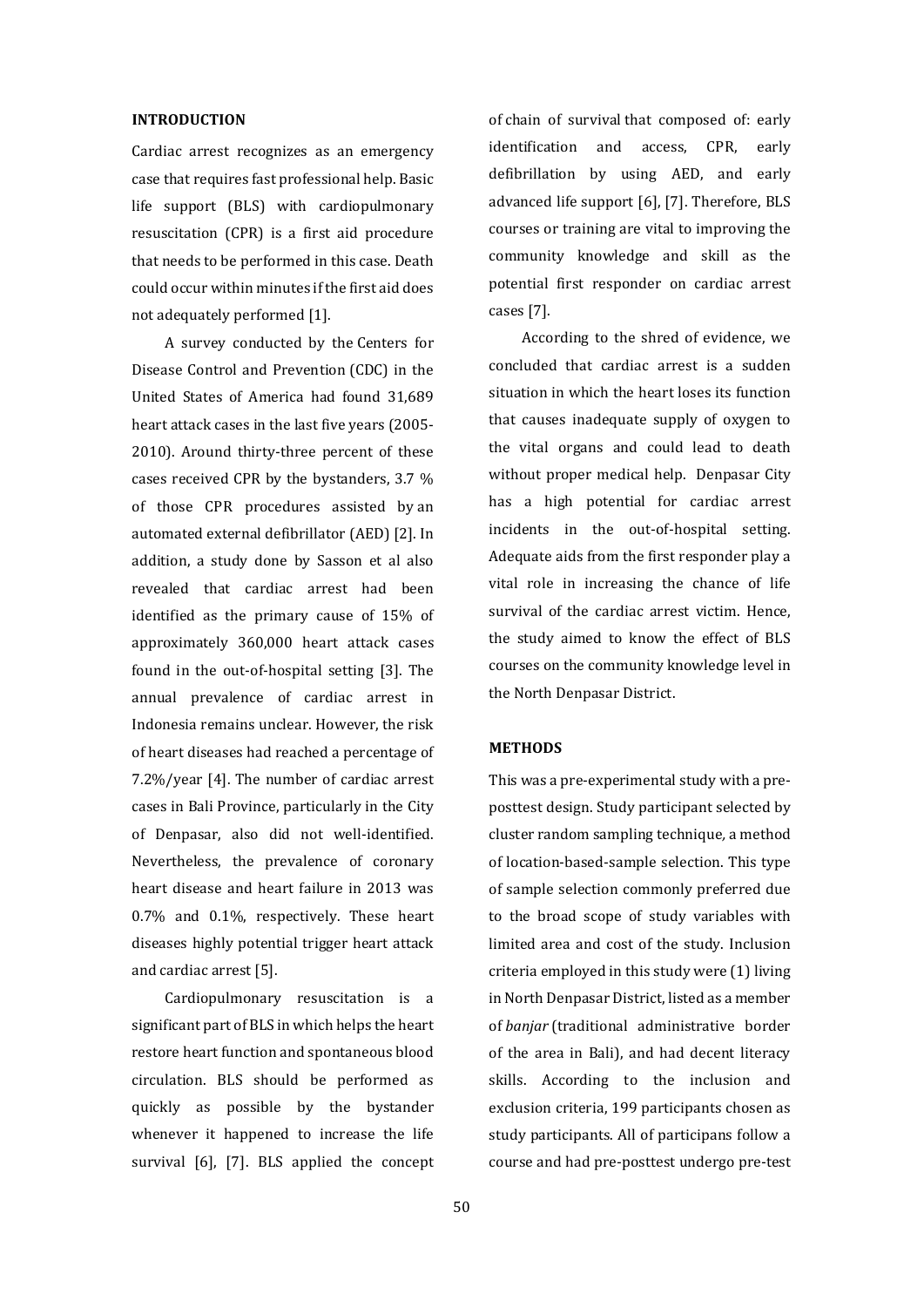and post-test during the course. This study was conducted in five days on January 25th-29th, 2016, in Peguyangan and Peguyangan Kaja Village, North Denpasar District. To collect the community knowledge data, a questionnaire employed in this study. American Heart Association (AHA) guideline for the public published in 2015 enrolled as a reference in organizing ten questions in the questionnaire. Guttman Scale (correct and wrong scale) applied in the questionnaire. Validity test using Pearson product moment test and reliability test using Cronbach alpha formula. The validity test found that ten items were valid with a value of <0.05 and Cronbach's alpha value of 0.73 which stated high reliability. The level of knowledge in this study classified into good (76-100%), moderate (56-75%), and poor (<56%). This study had been permitted by Puskesmas and permission from North Denpasar Disrict on January 25, 2016.

#### **RESULTS**

This study conducted in North Denpasar, a district with a high population density in Denpasar City area. North Denpasar covers 11 villages under its area, with the merchant, private sector worker, civil servant, and farmer as the top occupation. This study was only conducted in two villages in the North Denpasar District due to the limited duration and cost to conduct a wide-scale of study. Cardiac arrest could happen to anyone, anytime, and everywhere. Hence, community member is the most potential first responder during the cardiac arrest case. A proper BLS performed by the first responder highly potential in saving the life of the victim.

Table 1 reveals that 54 (27%) and 46 (23%) participants were aged between 30-39 and 20-29 years old, respectively. This result also indicated that the majority of participants were in productive age (20-50 years old).

Table 1 shows that the majority of participant was graduated from Junior High School/Vocational High School (113 participants; 56.5%). Only four participants (2%) did not finished education at the elementary school level.

Table 1 shows that the majority of participants were workers in the private sector (103 participants; 52%). It also presented that 37.5% of participants were working as farmers, housewives, labor, and merchant.

Table 1 shows that the majority of participants never been exposed to BLS courses or classes (173 participants; 87%) during the study. While, Table 5.5 reveals that the majority of the knowledge level before the BLS course was (137 participants; 69%). Only 11 participants (5.5%) had a low knowledge level.

Table 2 shows that the majority of participant had good knowladge level (137 participants; 69%). Only eleven participants (11%) had poor knowledge level.

Table 3 shows that 194 (97.5%), 3  $(1.5\%)$ , and 2  $(1\%)$  participants had a good, moderate, and poor level of knowledge, respectively.

The proportion and frequency analysis of the knowledge level, demography participant's characteristic, and its correlation conducted by a crosstab or chisquare analysis. Chi-square analysis with  $p \leq 0.05$  done to compare and identify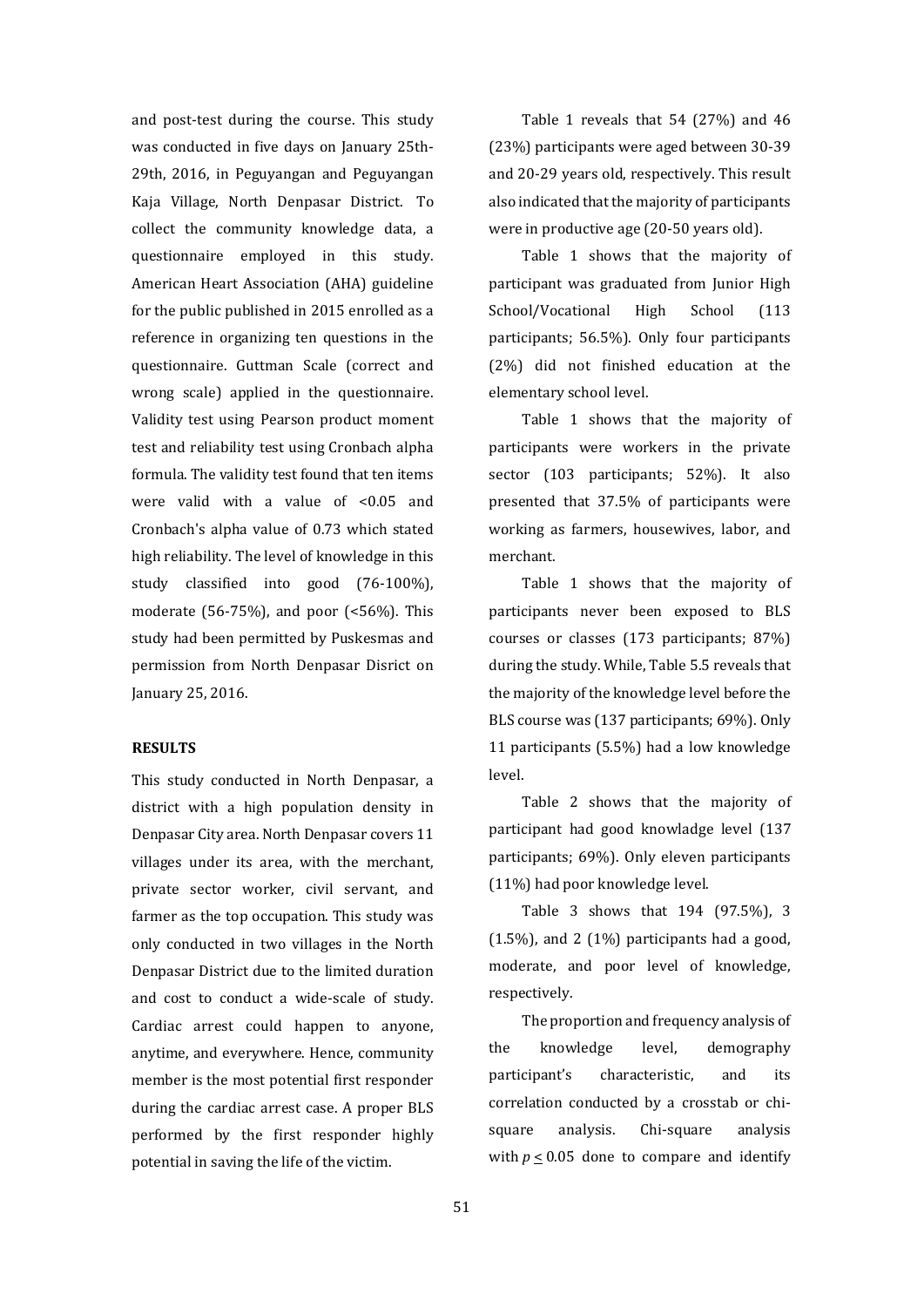the correlation between the knowledge level and participant's characteristic.

Table 4 reveals that participant who aged between 30-39 years (72%) had a good level of knowledge. Twenty-eight (61%) and 32 participants (74%) aged between 20-29 and 40-49 years old, respectively, also had a good level of knowledge. Statistical analysis revealed no significant correlation found between the level of knowledge and age (p = 0.509).

Table 5 presents the analysis result of knowledge level according to the educational background. Eighty-one participants (72%) who were graduated from Senior High School/Vocational High School had a good level of knowledge. Statistical test result revealed no significant correlation between the level of knowledge and educational background (p= 0.779).

Table 6 shows that 73 participants (71%) who were working as a worker in private sectors had a good level of knowledge of BLS. Statistical analysis did not show a significant correlation between the level of knowledge and occupation ( $p = 0.103$ ).

Table 7 presents the statistical analysis of knowledge level according to exposure to the BLS course. It showed that 120 participants (69%) who never been exposed to the BLS course had a good level of knowledge. The correlation test showed that there was no significant correlation between

the level of knowledge with the exposure to the BLS course  $(p = 0.353)$ .

The data of pre-test and post-test before and after the course analyzed to identify the course's effect. The mean difference in the pre-test and post-test data revealed a correlation of the course with the level of knowledge. The analysis result reveals in Table 8. Analysis revealed a significant mean difference from the pre-test and post-test data. The mean difference before and after the BLS course were 8.38 and 9.74, respectively. A paired sample t-test then conducted to know the correlation between the study variables. A normality test conducted before the correlation test due to the employment of the ratio scale on the study variables. Kolmogorov Smirnov enrolled as the normality test because of the number of study participants > 50. Normality test showed significant results on the pre-test and post-test data with a pvalue of 0.000. This result indicated that the data did not normally distribute. Thus, the non-parametric paired sample t-test (Wilcoxon) conducted to analyze the correlation. This test aimed to know the effect of the BLS course on the level of knowledge through the pre-test and post-test mean difference. Table 8 shows that the p-value obtained from the test was  $0.000$ ,  $p < 0.05$ . This result indicated that the Ho was refused and Ha accepted. Therefore, there was a significant correlation between the BLS course and the level of knowledge  $(p = 0.000)$ .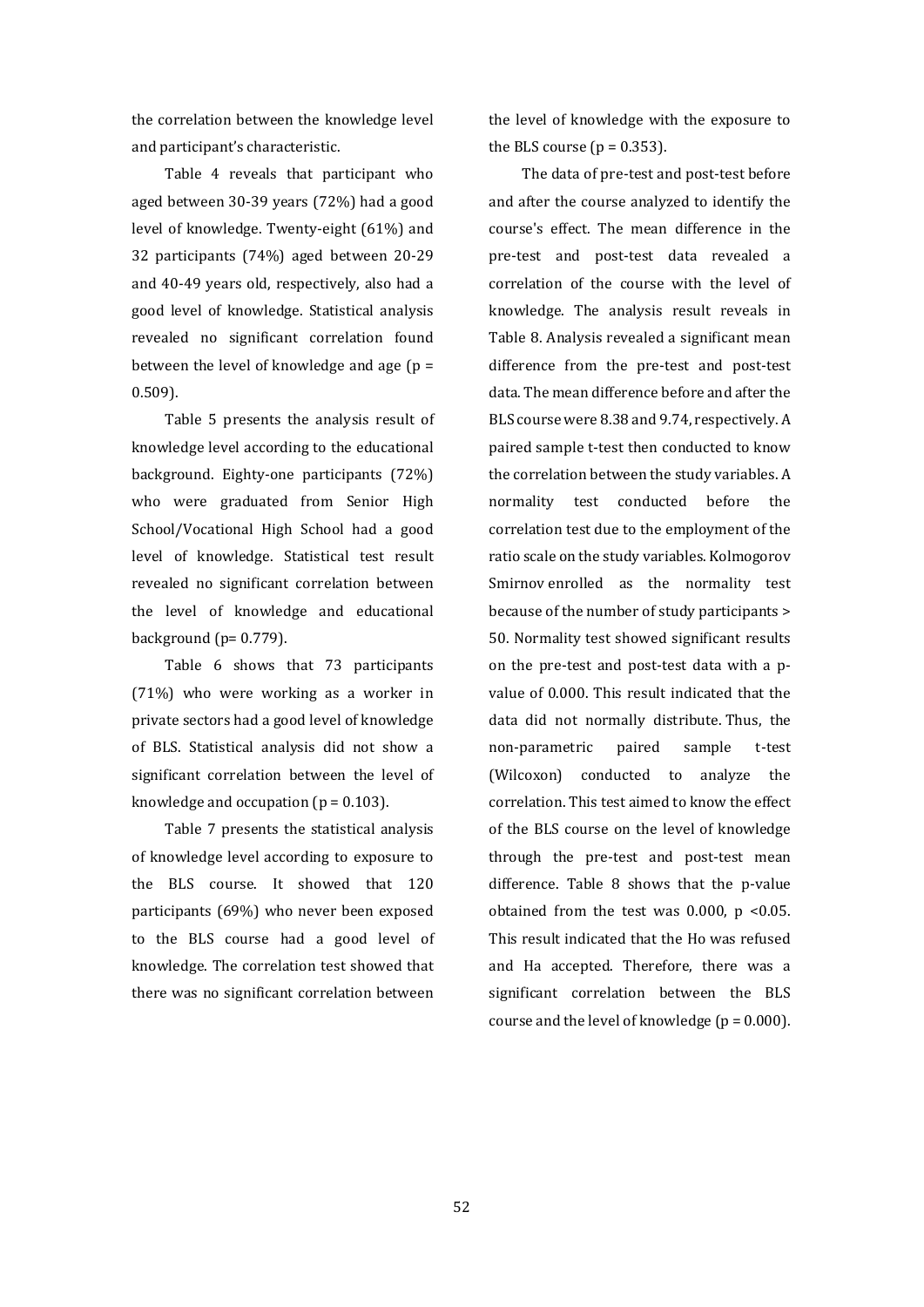## **Table 1**

Participant's Characteristic

| Participant's Characteristic                       | n   | $\frac{0}{0}$ |
|----------------------------------------------------|-----|---------------|
| Age (Years)                                        |     |               |
| 20-29                                              | 46  | 23            |
| 30-39                                              | 54  | 27            |
| 40-49                                              | 43  | 22            |
| 50-59                                              | 44  | 22            |
| 60-69                                              | 12  | 6             |
| <b>Educational Background</b>                      |     |               |
| Did not finish elementary school education         | 4   | 2             |
| <b>Elementary School</b>                           | 14  | 7             |
| Junior High School                                 | 34  | 17            |
| Senior High School/Vocational High School          | 113 | 56.5          |
| University (Bachelor Degree)                       | 31  | 16            |
| University (Master/Doctoral Degree)                | 3   | 1.5           |
| <b>Occupation</b>                                  |     |               |
| Civil servant                                      | 18  | 9             |
| Private sector worker                              | 103 | 52            |
| Teacher/Lecturer                                   | 2   | $\mathbf{1}$  |
| Health professional (nurse, midwife, doctor, etc.) | 1   | 0.5           |
| Others (farmer, housewife, labor, and merchant)    | 75  | 37.5          |
| <b>Exposure to BLS Course/Class</b>                |     |               |
| Had been exposed to BLS course/class               | 26  | 13            |
| Never been exposed to BLS course/class             | 173 | 87            |
| <b>Total</b>                                       | 199 | <b>100</b>    |

## **Table 2**

Frequency Distribution before the BLS Course

| <b>Knowledge Level</b> | n   | $\%$ |
|------------------------|-----|------|
| Poor                   |     | 5.5  |
| Moderate               | 51  | 25.5 |
| Good                   | 137 | 69   |
| <b>Total</b>           | 199 | 100  |

# **Table 3**

Frequency Distribution before the BLS Course

| <b>Knowledge Level</b> | n   | $\frac{0}{0}$                  |
|------------------------|-----|--------------------------------|
| Poor                   | ∸   |                                |
| Moderate               | ب   | 1.5                            |
| Good                   | 194 | а7<br>$\overline{\phantom{a}}$ |
| <b>Total</b>           | 199 | 100                            |

## **Table 4**

Knowledge Level According to Age

| Age          | <b>Knowledge Level</b> |    |                 |      |      |      | <b>Total</b> |      |       |
|--------------|------------------------|----|-----------------|------|------|------|--------------|------|-------|
|              | Poor                   | %  | <b>Moderate</b> | $\%$ | Good | $\%$ | N            | $\%$ |       |
| $20 - 29$    | 2                      | 4  | 16              | 35   | 28   | 61   | 46           | 100  | 0.509 |
| 30-39        | 2                      | 4  | 13              | 24   | 39   | 72   | 54           | 100  |       |
| 40-49        | 2                      | 5  | 9               | 21   | 32   | 74   | 43           | 100  |       |
| 50-59        | 5                      | 11 | 9               | 20   | 30   | 69   | 44           | 100  |       |
| 60-69        |                        |    | 4               | 33   | 8    | 67   | 12           | 100  |       |
| <b>Total</b> |                        |    |                 |      | 137  |      | 199          | 100  |       |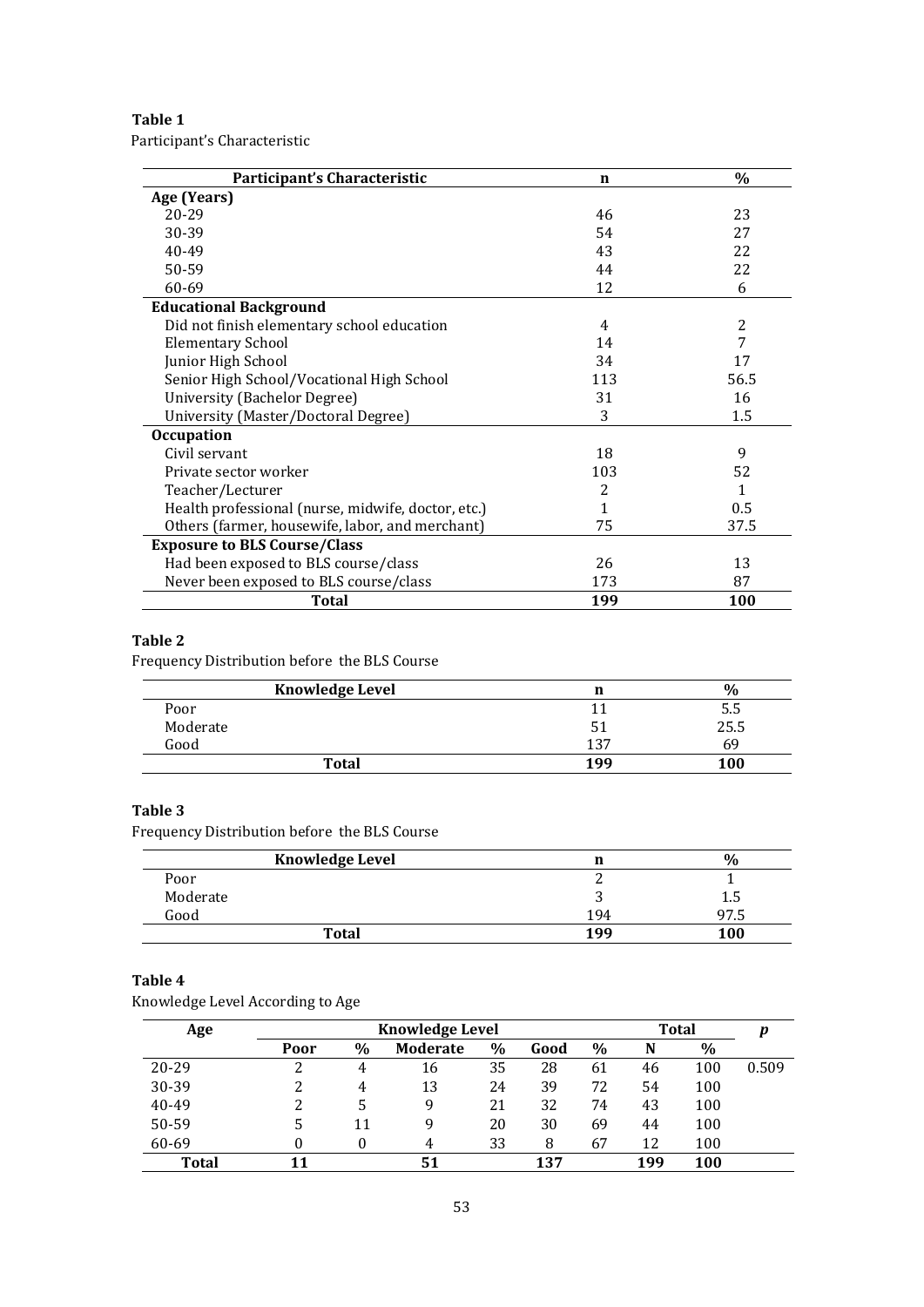| Educational              | <b>Knowledge Level</b> |                  |                 |                  |      |      | <b>Total</b> | D    |       |
|--------------------------|------------------------|------------------|-----------------|------------------|------|------|--------------|------|-------|
| <b>Background</b>        | Poor                   | $\%$             | <b>Moderate</b> | $\%$             | Good | $\%$ | N            | $\%$ |       |
| Did not finish           | $\boldsymbol{0}$       | $\boldsymbol{0}$ | 1               | 25               | 3    | 75   | 4            | 100  | 0.779 |
| elementary school        |                        |                  |                 |                  |      |      |              |      |       |
| education                |                        |                  |                 |                  |      |      |              |      |       |
| <b>Elementary School</b> | $\boldsymbol{0}$       | $\theta$         | 3               | 21.4             | 11   | 78.6 | 14           | 100  |       |
| Junior High School       | 2                      | 6                | 10              | 29               | 22   | 65   | 34           | 100  |       |
| Senior High              | 6                      | 5                | 26              | 23               | 81   | 72   | 113          | 100  |       |
| School/Vocational        |                        |                  |                 |                  |      |      |              |      |       |
| <b>High School</b>       |                        |                  |                 |                  |      |      |              |      |       |
| University               | 3                      | 10               | 11              | 35               | 17   | 55   | 31           | 100  |       |
| (Bachelor Degree)        |                        |                  |                 |                  |      |      |              |      |       |
| University               | $\theta$               | $\boldsymbol{0}$ | $\theta$        | $\boldsymbol{0}$ | 3    | 100  | 3            | 100  |       |
| (Master/Doctoral         |                        |                  |                 |                  |      |      |              |      |       |
| Degree)                  |                        |                  |                 |                  |      |      |              |      |       |
| <b>Total</b>             | 11                     |                  | 51              |                  | 137  |      | 199          | 100  |       |

## **Table 5** Knowledge Level According to Educational Background

# **Table 6**

## Knowledge Level According to Occupation

| <b>Occupation</b> | <b>Knowledge Level</b> |                  |                 |                  |      |      |     | <b>Total</b> | p     |
|-------------------|------------------------|------------------|-----------------|------------------|------|------|-----|--------------|-------|
|                   | Poor                   | $\%$             | <b>Moderate</b> | $\%$             | Good | $\%$ | N   | $\%$         |       |
| Civil Servant     | 4                      | 22               | 6               | 33               | 8    | 45   | 18  | 100          | 0.103 |
| Private Sector    | 4                      | 4                | 26              | 25               | 73   | 71   | 103 | 100          |       |
| Worker            |                        |                  |                 |                  |      |      |     |              |       |
| Teacher/Lecturer  | $\boldsymbol{0}$       | $\boldsymbol{0}$ | 1               | 50               | 1    | 50   | 2   | 100          |       |
| Health            | 0                      | $\theta$         | 0               | $\boldsymbol{0}$ | 1    | 100  | 1   | 100          |       |
| Professional      |                        |                  |                 |                  |      |      |     |              |       |
| (Nurse, Midwive,  |                        |                  |                 |                  |      |      |     |              |       |
| Doctor)           |                        |                  |                 |                  |      |      |     |              |       |
| Others            | 3                      | 4                | 18              | 24               | 54   | 72   | 75  | 100          |       |
| Civil Servant     | 4                      | 22               | 6               | 33               | 8    | 45   | 18  | 100          |       |
| <b>Total</b>      | 11                     |                  | 51              |                  | 137  |      | 199 | <b>100</b>   |       |

## **Table 7**

Knowledge Level According to Exposure to BLS course

| <b>Occupation</b>                 | <b>Knowledge Level</b> |      |                 |      |      |      |     | <b>Total</b> |       |
|-----------------------------------|------------------------|------|-----------------|------|------|------|-----|--------------|-------|
|                                   | Poor                   | $\%$ | <b>Moderate</b> | $\%$ | Good | $\%$ | N   | $\%$         |       |
| Had been exposed<br>to BLS course | 3                      | 11.5 | 6               | 23   | 17   | 65.5 | 26  | 100          | 0.353 |
| Never been<br>exposed to BLS      | 8                      | 5.   | 45              | 26   | 120  | 69   | 173 | 100          |       |
| course                            |                        |      |                 |      |      |      |     |              |       |
| <b>Total</b>                      | 11                     |      | 51              |      | 137  |      | 199 | 100          |       |

### **Table 8**

The Effect of BLS Course on the Knowledge Level about BLS

| <b>Variable</b> | Mean |     | St dev | p-value |
|-----------------|------|-----|--------|---------|
| Pre-test        | 8.38 | 199 | 1.76   | 0.000   |
| Post-test       | 9.74 | 199 |        |         |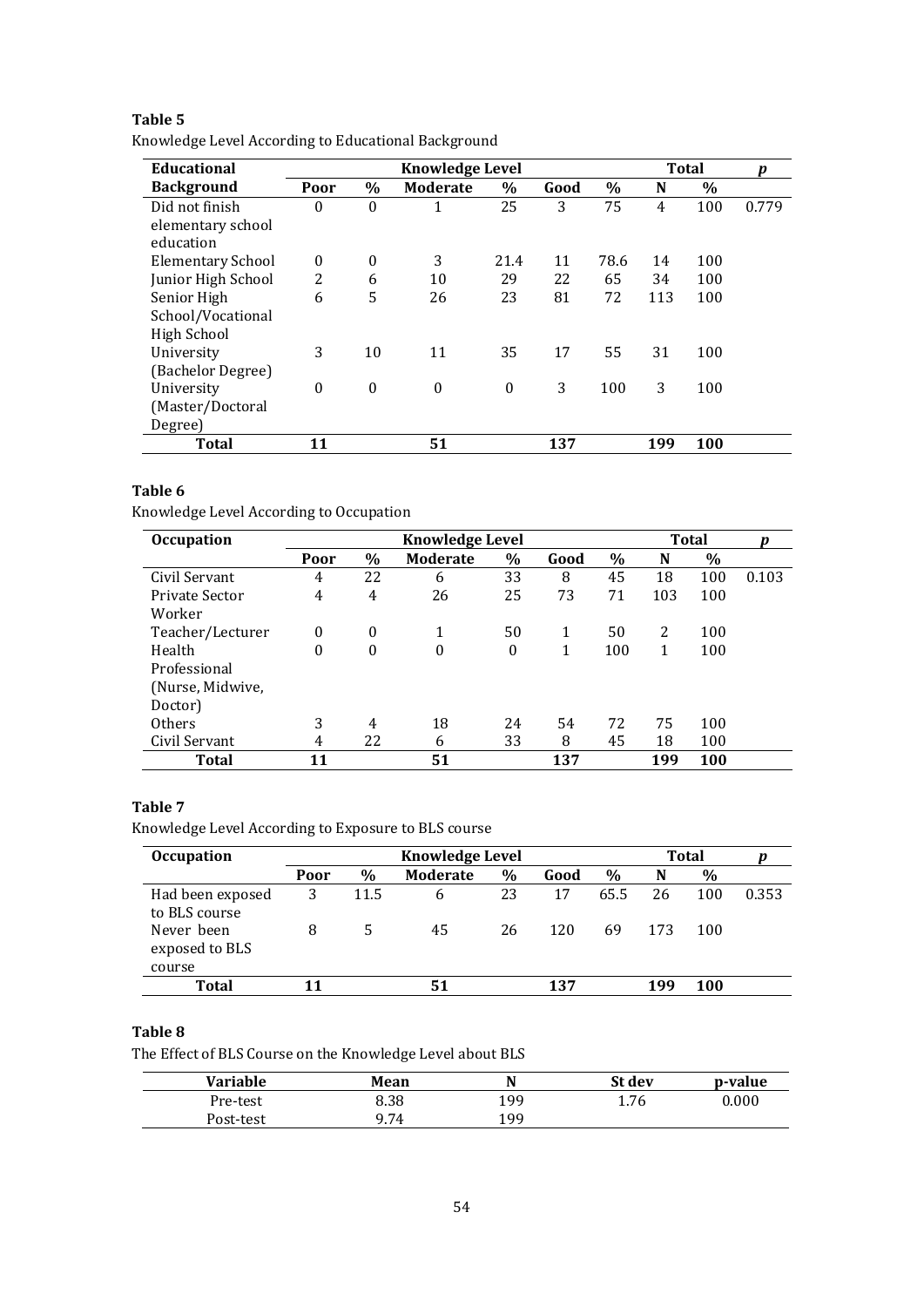#### **DISCUSSION**

# *Knowledge Level According to the Participant's Characteristic*

This study found that 54 (28%) and 46 (23%) participants were aged between 30-39 and 20-29 years old, respectively. Knowledge level analysis according to the age found that 31 participants who aged between 30-39 years old (61%) had a good level of knowledge. No significant correlation between the level of knowledge and age found in this study (p=0.509). World Health Organization (WHO) stated that individuals who aged between 20-40 years old classified into early adult or young adult group. Dariyo added that the young adult group (20-40 years old) commonly had higher responsibility and role, better skill in accepting information, and processing them in optimal phase [8]. Potter (2005) also added that individuals with young age relatively easier in accepting or learning new knowledge. Also, no impairment of cognitive function happened at a young age. Dariyo also stated that the young age population commonly capable of solving complex problems with abstract, logical, and rational thinking capacity. In addition, the middleaged population also rarely experiences decreased cognitive function in memorizing information [8]. This finding was parallel with several previous studies related to the community knowledge of BLS. Erawati found that the young-adult age group had a better level of knowledge due to their active participation in gaining knowledge from various sources and the socialization process [9]. They also tended to be more enthusiastic in learning and participating in the study. Dahlan, Kummat, and Onibala also supported this finding. They found that the BLS knowledge of the young-adult age population was better than other age groups [10]. Their good memorizing skill may play a vital role in this finding. The body function in young-adult age had already fully developed with more complex cognitive function [11].

Young-adult age considered the most productive period with well-developed physical and cognitive functions. Young age is associated with good skill in learning new things from various sources. Statistical analysis revealed no significant correlation between the level of knowledge and age. A study by Hanifah also found a similar finding [12]. They also found no direct correlation between the level of knowledge and age. Educational background, type of occupation, and technology and information (internet) also could contribute to the level of knowledge. This study also found that middleaged participants had a good level of knowledge. Therefore, this finding also indicated that the young-aged and middleaged population had a good level of knowledge. The age of 20-60 years old is considered a productive period in life. Cognitive disorders are also rarely found in this period. Hence, these age range are still appropriate in accepting and learning about new information.

The recent study found that 113 participants (56.5%) were graduated from Senior High School/Vocational High School. Eighty-one (67.2%) of them had a good level of knowledge of BLS, only six participants (5%) had a low level of knowledge of BLS.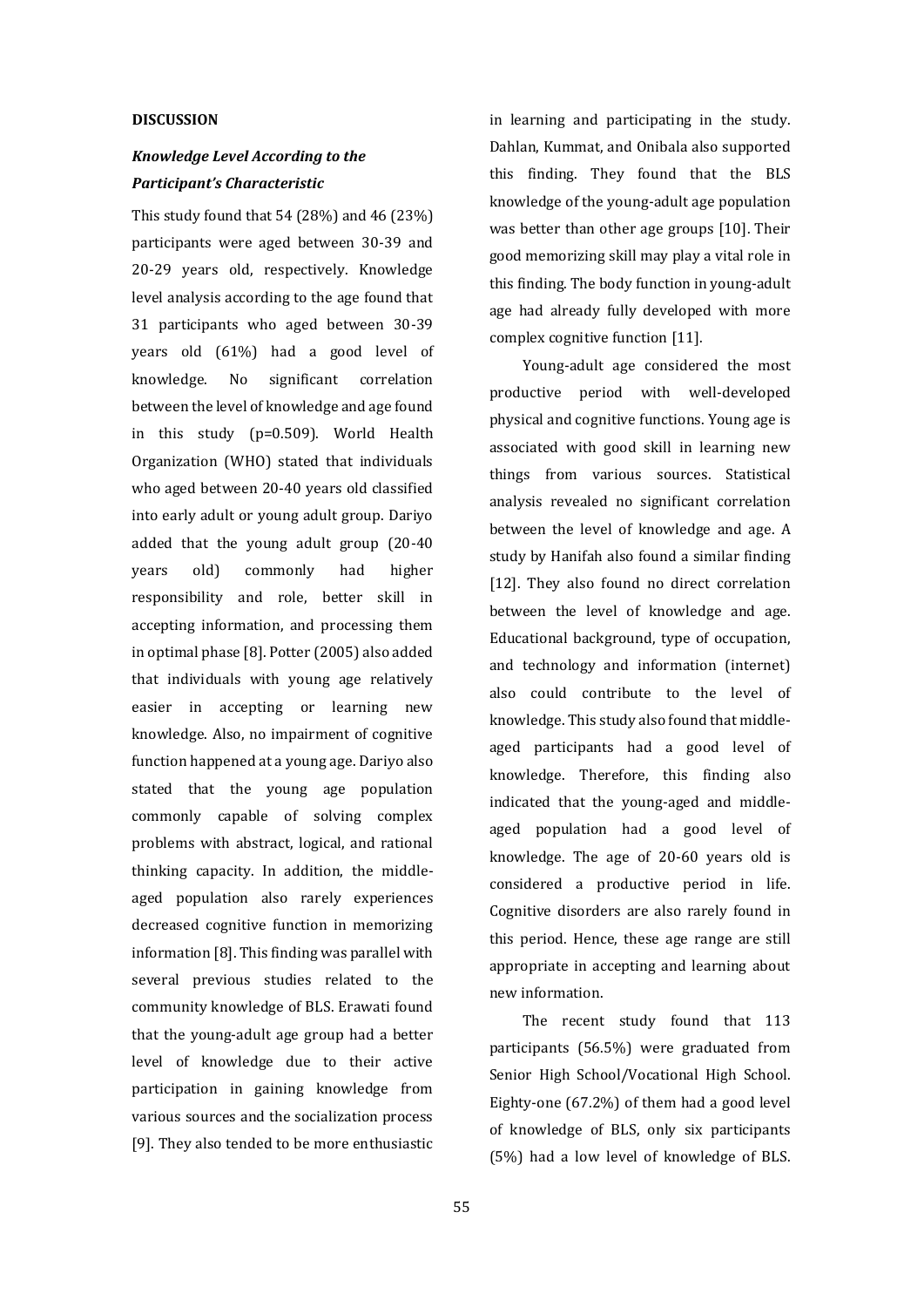Statistical analysis between the educational background and level of knowledge found a pvalue of 0.779, which indicated no significant correlation between the level of knowledge and educational background. Education is guidance administered to understand a thing [13]. High educational background creates the acceptance and adjustment process of values easier [14]. Hanifah also supported this statement. In her study, she stated that a low level of knowledge inhibits knowledge and individual attitude development to novel values introduced to the society [12]. Notoatmodjo also explained that knowledge associated with educational background [14]. This statement was parallel with the current finding. Further investigation also required to identify the association between the level of knowledge and the educational background.

Without taking into account the age and background, BLS are required for all layers in the community. The purpose of formal education was to improve the learning skills. Hence, the level and type of education would generate a change in the knowledge [15]. BLS course was necessary to be administered at a young age to gain knowledge and skill in performing first aid for cardiac arrest victims adequately. A study by Jasna found a positive attitude toward the BLS course among the second-grade elementary school students [12]. This study also revealed that BLS course made the study participants more confident in performing BLS. It also helped them manage their fear in performing BLS and these outcomes finally would improve the survival rate of cardiac arrest victims.

Results showed that 103 participants were working in the private sector (52%).

Seventy-three of them (71%) had a good level of knowledge. Statistical analysis showed no significant correlation between the level of knowledge and occupation (p=0.103). Occupation defined as attempts conducted to make an everyday living [15]. Ambada in his study about public knowledge about the antibiotic use, stated that individual with higher income was more capable providing adequate facilities for living [16]. Higher income usually came from those who were working as teachers or civil servants. However, the statistical analysis did not show significant correlation between the occupation and level of knowledge. This finding supported by a study done by Ambada about public knowledge about antibiotic use [16] and Sinaga about the knowledge about hypertension [17].

The distribution of the income might play a role that affected the finding. Most participants could designate their salary to facilities that did not support the knowledge about BLS. Participants also could be prioritized other families need to be met first. The majority of the participants were a worker in private sectors. They had higher work pressure and highly focused on their job. It also makes them impossible to diverse their focus to learn about BLS. Each occupation also had a different amount of income that may could not adequately meet their needs. It made them more careful in spending their income to meet everything they need in making a living.

Eighty-seven (87%) of the participants stated never been exposed to BLS courses. The level of knowledge analysis according to the exposure to BLS courses had shown that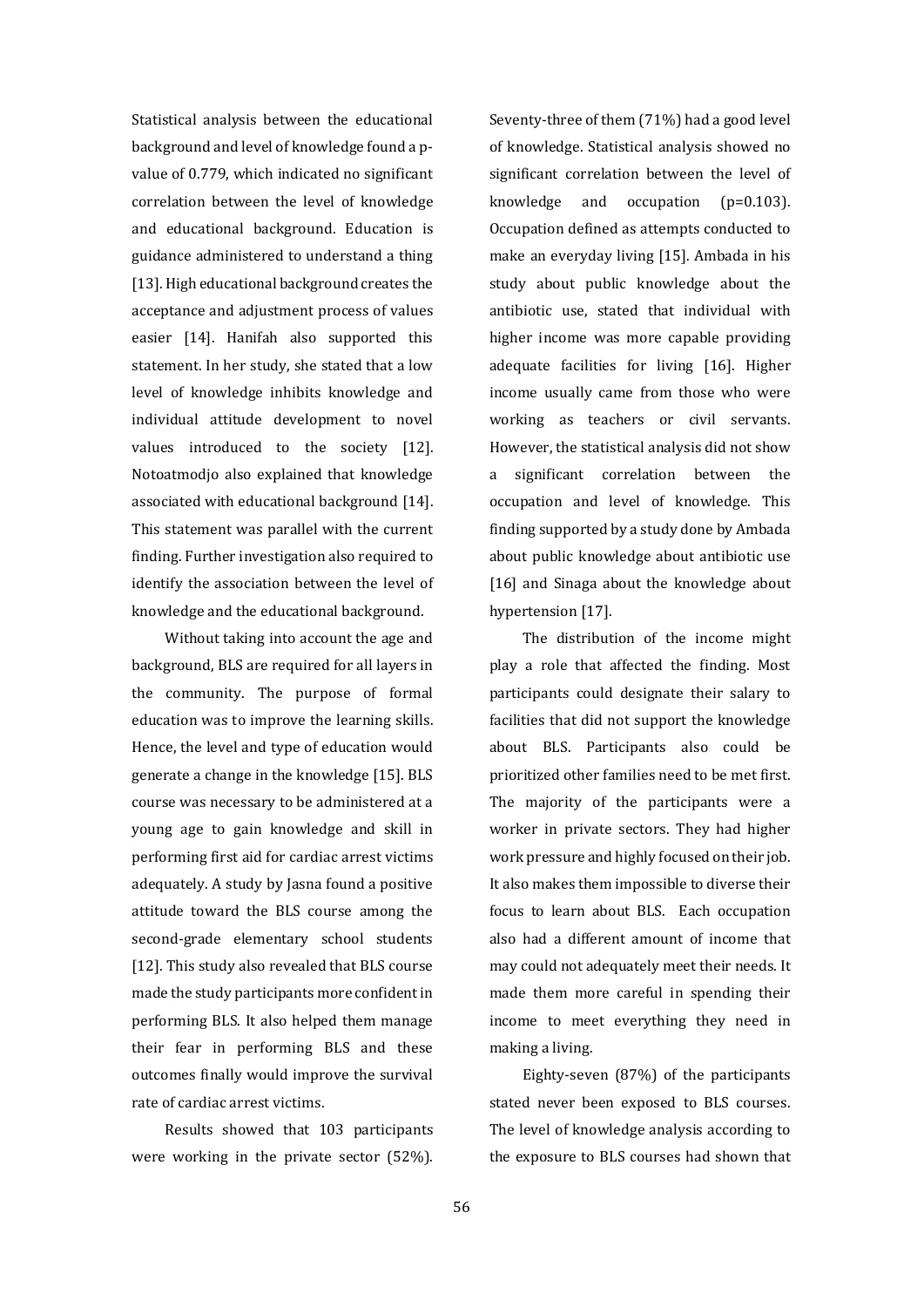120 participants (69%) had a good level of knowledge. Statistical analysis also revealed no significant correlation between the level of knowledge and exposure to BLS courses (p = 0.353). A course is a type of non-formal education that manages a learning process about knowledge or skill. Participating in a course signifies gaining experience related to a topic. Experience is profoundly affected by age and educational background. Higher educational background and older age produced a broader range of experience [18].

This study did not find a correlation between knowledge and exposure to BLS course. Participants who never been exposed to the BLS course also had a good level of knowledge. Other sources of information of BLS might highly affect their knowledge, especially from printed or electronic platforms. A study by Erawati revealed that the public tended to find BLS information on the electronic platform (48.8%), from other people (29.3%), books (13.8%), and printed media (8.1%) [9].

Several studies provided evidence that knowledge about BLS could be supported by exposure to the content in electronic platforms. Nafa et al. found knowledge about proper CPR procedures correlated with health education exposure from health television programs (non-drama programs), internet, and newspaper [19]. 96% of participants in their study learned CPR techniques effectively from television programs [20].

The rapid development of information technology impacts convenient access to various information. The community member could easily access everything from the

internet. Television is no longer only found in the house, but also could be accessed through mobile phone. Nowadays, mobile phone contains many applications to view broadcast not only from a country but also many foreign countries. These facts indicated that having a mobile phone was a ubiquitous phenomenon in the community. The ownership of the mobile phone did not significantly affect by their ages, educational background, and occupation.

# *Community Knowledge Level before BLS Course*

The current study showed that 137 participants (69%) had a good level of knowledge, only 11 participants (5.5%) had a low level of knowledge. A study by Erawati also found that the community in South Jakarta had a good level of knowledge of BLS. This study employed a similar number of population with the current study [9].

Community in the urban city tended to gain broader access to information. Broader access to information linked to a higher level of knowledge [18] A study done by Erawati (2015) [9] had found that the community gained more information about BLS from the electronic platform (48,8%). They found that 96% of the community was learning about CPR effectively from information provided on the television [15]. They found that the level of knowledge about CPR correlated with exposure to health programs aired on television [19]. This study did not evaluate the sources of BLS information in the study population. Future studies required to identify the type of BLS information sources. Hence, the factors that affected the level of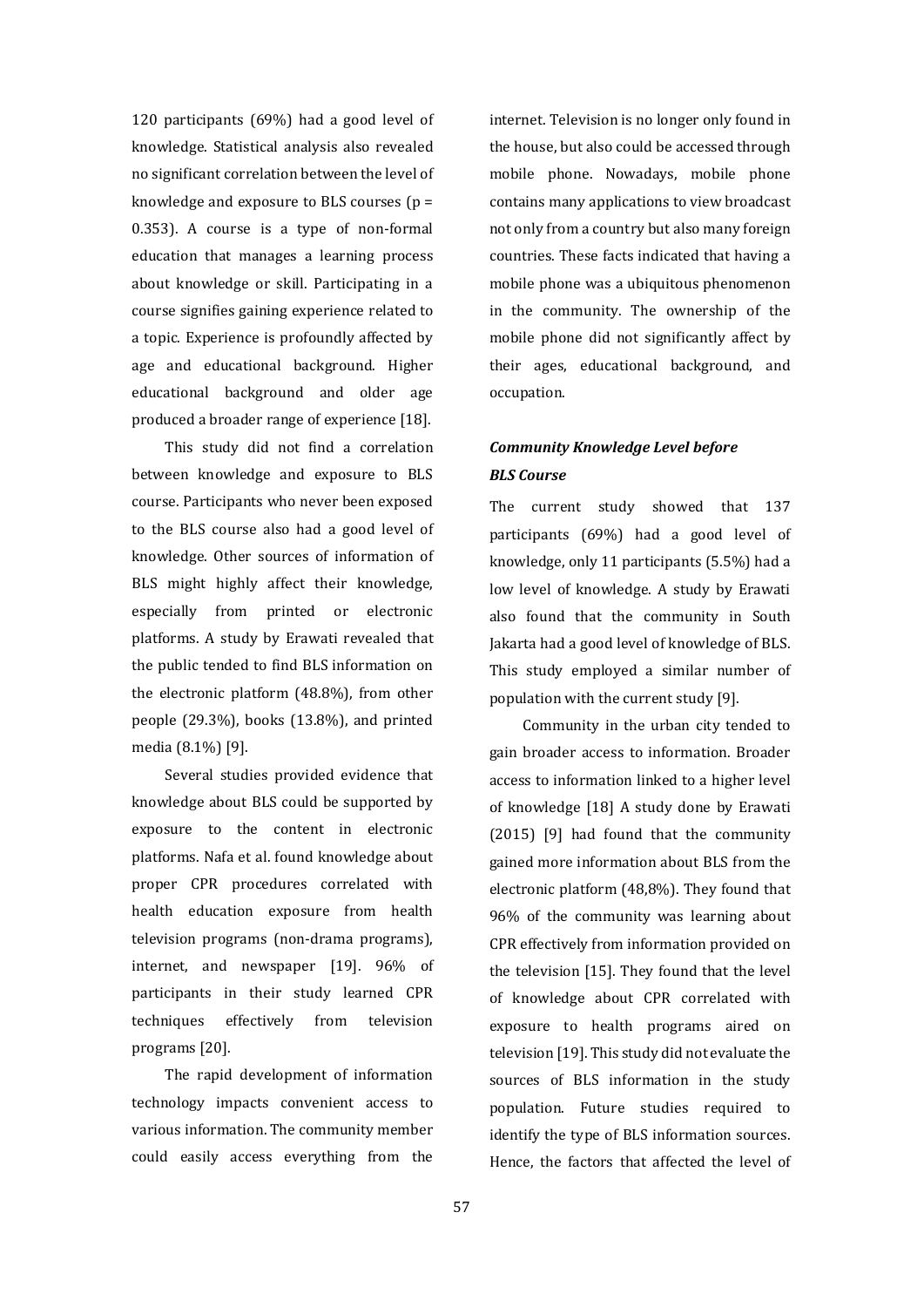knowledge could be specifically identified [19], [20].

The study questionnaire employed the concept of BLS from AHA that published in 2015. BLS procedures performed by health professionals had distinctive characteristics from the BLS procedure for the community. Public or untrained personnel is known as bystanders/lay rescuers. The main action required to do by them is CPR or chest compression [21]. Further, the BLS guideline published by AHA 2010 and 2015 stated that if community members found an unconscious person, they need to contact the health professional of health provider as soon as possible or directly perform CPR with or without ventilation. According to this concept, the questionnaire enrolled in this study had organized to be easily understood by the community. It also had tested for its reliability and validity with the value of  $\alpha$  and alpha Cronbach < 0,05 and 0.730%, respectively.

# *Community Knowledge Level After BLS Course*

After the administration of the BLS course, the current study found that 194 participants (97,5%), 3 participants (1,5%), and 2 participants (1%) had good, moderate, and poor knowledge about BLS, respectively. Community knowledge was assessed through a questionnaire. This questionnaire composed of ten relatively easy questions that possible to be answered by only relied on logical skills. The employment of this questionnaire might affect the level of knowledge found in this study [15]. He said that knowledge could be gained in many ways: trial and error, authority, and personal

experience. Participants could utilize the trial and error method or use their logical skills in answering the questions in the questionnaire. The trial and error method is a traditional effort in gaining knowledge by using a broad range of possibilities in solving a problem. If a possibility did not work, another possibility would be tried until the problem is solved [18].

These findings only enclosed the community's understanding and level of knowledge about BLS. Further studies required to investigate community attitude and skill in performing BLS. A study found a significant correlation between knowledge level and skill in performing BLS [22]. These findings indicated that further studies require to be conducted as a sustainable evaluation of community knowledge about BLS and scientific evidence in organizing sustainable future health courses in the community setting. We expect community resilience in performing fast and proper BLS procedures to cardiac arrest cases, especially in the out-ofhospital setting. Consequently, the survival rate increase and the morbidity because of the cardiac arrest decrease [22].

BLS information was essential for all layers of the community. In line with this statement, BLS needed to be understood at an early age, even by school-aged children. Although information about BLS could easily be accessed through various electronic platforms, the BLS course remained significant to train the community member in delivering proper BLS as written on the international guideline of BLS. Good level of knowledge correlated with good skill in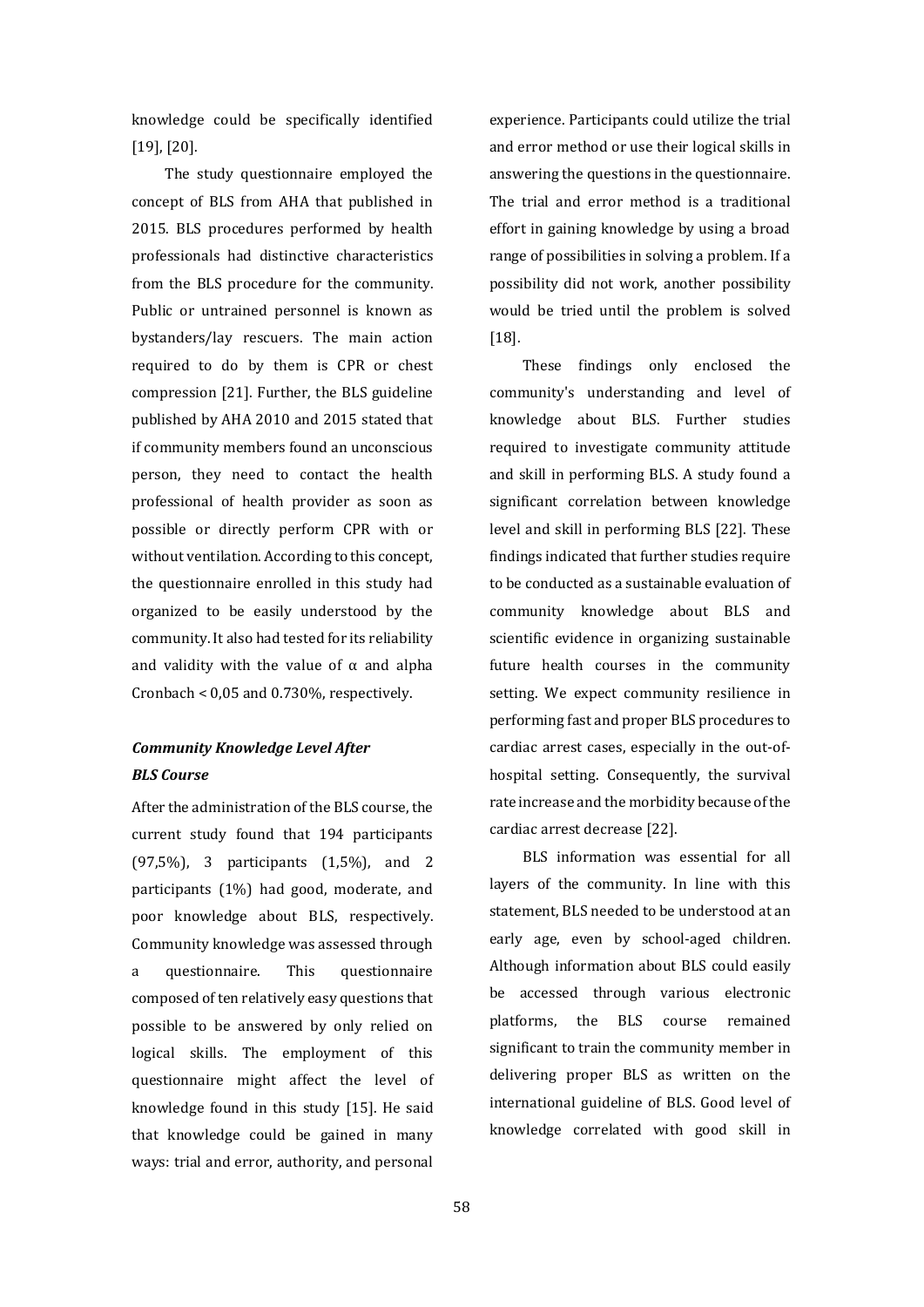performing BLS in the out-of-hospital setting [8].

# *The Effect of BLS Course on Community Knowledge Level Improvement*

Wilcoxon test revealed that the value of Sig. (2-tailed) was 0.000, >0.05. This value indicated that Ho refused and Ha accepted. Hence, there was a significant difference in the pre-test and post-test values after the BLS course. The mean difference happened due to knowledge improvement after the BLS course. Health education defined as a learning method that involving the process of growing, developing, changing, and refining on individual, group, and community levels [23]. Several interactions and mechanisms in the learning process originate behavioral or skillset changes. Notoatmodjo (2010) [14] also stated that health education or health promotion is an effort to advertise, disseminate, introduce, or trade health to make the community accept or purchase it. This definition refers to behavioral acceptance and adoption of a healthy lifestyle at the community level. Behavioral change happens following the increase of knowledge or understanding of an issue through the learning or education process. A characteristic of the learning or education process is producing change that could be observed from the output after the learning process or education. The change that happened in this study was the knowledge level or cognitive domain change in understanding BLS. This finding was parallel with a study conducted by Fitriani that had found significant output improvement on the cognitive domain in understanding BLS [23].

Cognitive change in this study only evaluated by the level of knowledge in understanding and knowing process of BLS. According to the Bloom Taxonomy by Bloom, Englehart, Furst, Hill, and Krathwohl in 1956, the level of cognitive or knowledge consisted of knowing, comprehensive, application, analysis, synthesis, and evaluation [24]. The knowledge level evaluated in this study mainly focused on memorizing and understanding information on the course. Memorizing defined as an attempt to revive the information learned. Recalling is a process covered in this level. Recalling is defined as the process of memorizing specific things from all information learned in a course or education. This level considered the most low level of knowledge [18]. Understanding defined as skills in explaining and interpreting certain things appropriately [18]. Community knowledge successfully improved through the course sessions. This finding provided scientific evidence for the implementation of community health courses in improving the knowledge level. Furthermore, a sustainable health course promotes the level of understanding of the implementation of BLS. It helps to level their skill up, from only knowing and understanding to implementing adequate BLS on cardiac arrest cases. Hence, a comprehensive health course is significant in improving community health status, especially in performing BLS.

#### **CONCLUSION**

The demography characteristic of study participants were: aged between 30-39 years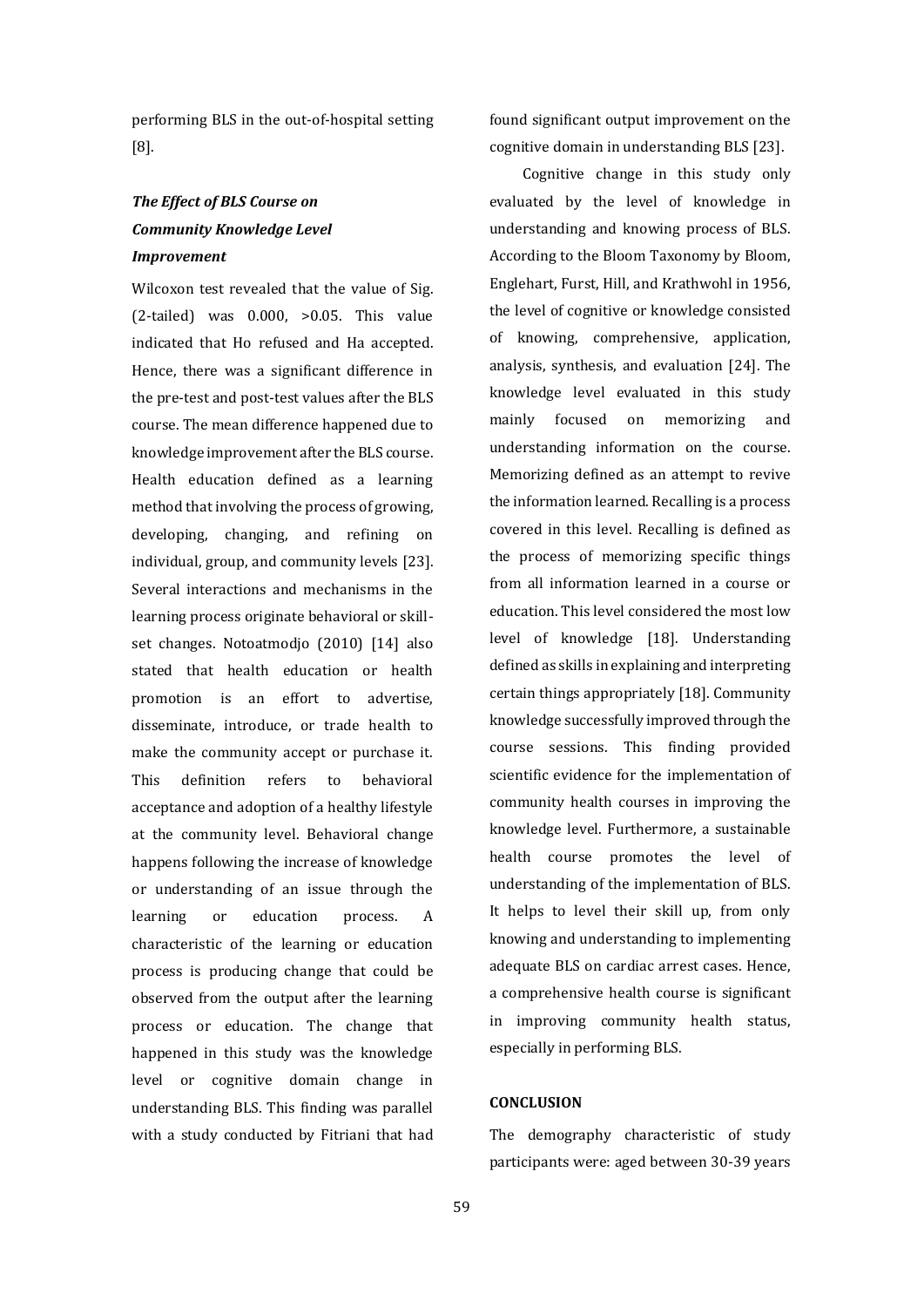old or considered in productive age group (27%), graduated from Senior High School/Vocational High School (56.5%), working in the private sector (52%), and never been exposed to BLS course (87%).

The level of knowledge about BLS before the course was 63%. It classified into a good knowledge level.

The level of knowledge about BLS after the course was significantly improved. It increased to 97.5%.

Statistical analysis revealed a significant effect of BLS courses on the knowledge level of the community, with the p-value of 0.000.

#### **REFERNCES**

- [1] C. Vaillancourt, I. G. Stiell, and Canadian Cardiovascular Outcomes Research Team, "Cardiac arrest care and emergency medical services in Canada.," *Can. J. Cardiol.*, vol. 20, no. 11, pp. 1081– 90, Sep. 2004, [Online]. Available: http://www.ncbi.nlm.nih.gov/pubmed/ 15457303.
- [2] B. McNally *et al.*, "Out-of-hospital cardiac arrest surveillance --- Cardiac Arrest Registry to Enhance Survival (CARES), United States, October 1, 2005-- December 31, 2010.," *MMWR. Surveill. Summ.*, vol. 60, no. 8, pp. 1–19, 2011, [Online]. Available: http://www.ncbi.nlm.nih.gov/pubmed/ 21796098.
- [3] C. Sasson *et al.*, "Increasing Cardiopulmonary Resuscitation Provision in Communities With Low Bystander Cardiopulmonary Resuscitation Rates," *Circulation*, vol.

127, no. 12, pp. 1342–1350, Mar. 2013, doi: 10.1161/CIR.0b013e318288b4dd.

- [4] Badan Penelitian dan Pengembangan Kesehatan (BPPK) RI, *Riset Kesehatan Dasar (Riskesdas) 2007*. Jakarta: Badan Penelitian dan Pengembangan Kesehatan (BPPK) RI, 2007.
- [5] S. Pranata, Y. Fauziah, M. A. Budisuari, and I. Kusrini, *Riset Kesehatan Dasar dalam Angka Provinsi Bali 2013*. Jakarta: Badan Penelitian dan Pengembangan Kesehatan (BPPK) RI, 2013.
- [6] A. Subagjo, Achyar, E. Ratnaningsih, T. Sugiman, A. Kosasih, and R. Agustinus, *Buku Panduan Kursus Bantuan Hidup Jantung Dasar*. Jakarta: Perhimpunan Dokter Spesialis Kardiovaskular Indonesia, 2011.
- [7] T. Suharsono and D. Ningsih, *Penatalaksanaan Henti Jantung Diluar Rumah Sakit*. Malang: UMM Pres, 2008.
- [8] A. Dariyo, *Psikologi Perkembangan Dewasa Muda*. Jakarta: PT.Gramedia Pustaka Utama, 2003.
- [9] S. Erawati, *Gambaran Pengetahuan Masyarakat Tentang Bantuan Hidup Dasar (BHD) di Kota Administrasi Jakarta Selatan. Skripsi*. Jakarta: PSIK Fakultas Kedokteran dan Ilmu Kesehatan, Universitas Islam Negeri Syarif Hidayatullah, 2015.
- [10] M. Dahlan, *Statistik untuk Kedokteran dan Kesehatan: Deskriptif, Bivariat, dan Multivariat, Dilengkapi Aplikasi dengan Menggunakan SPSS. Edisi 5*, 5th ed. Jakarta: Salemba Medika, 2011.